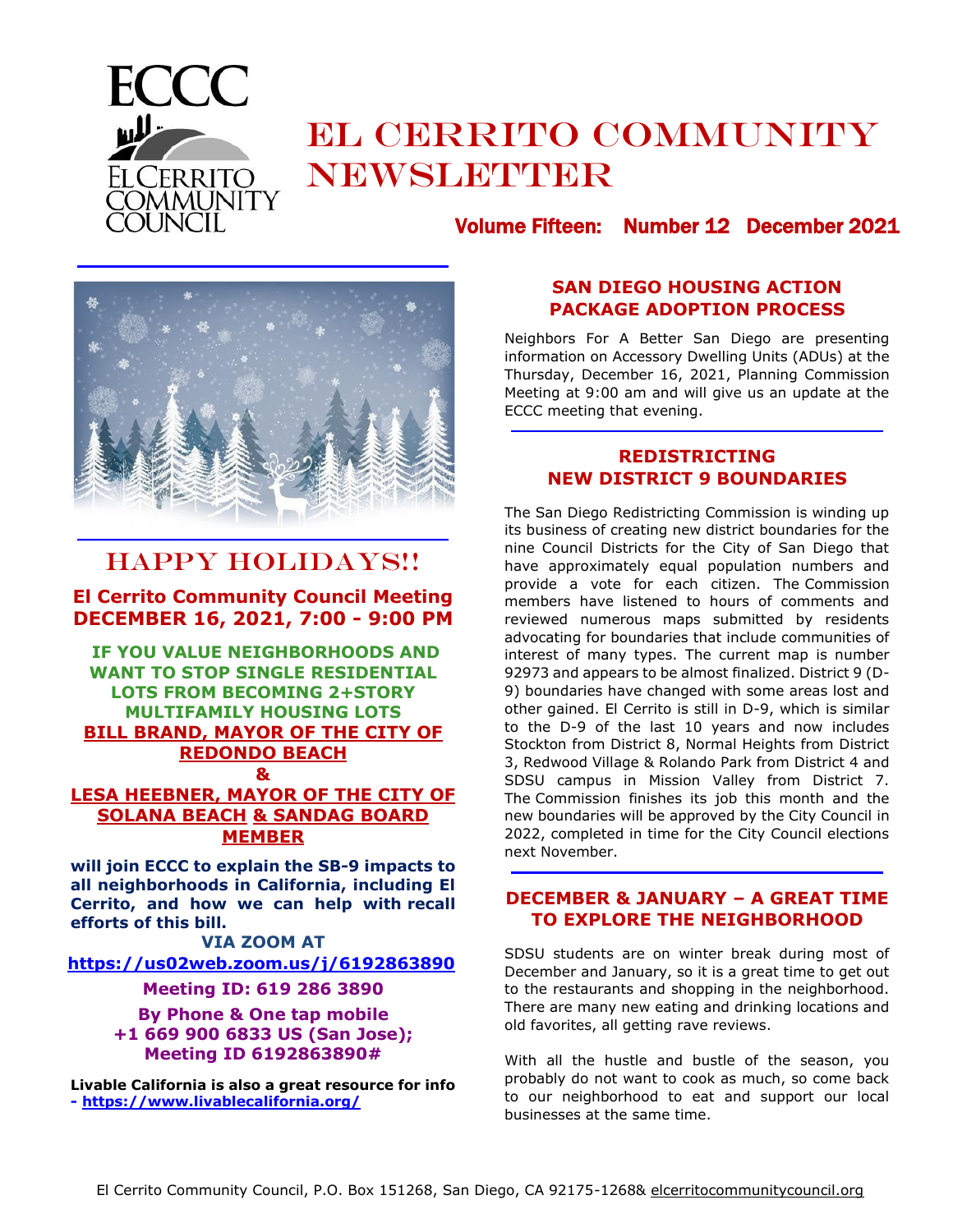With less traffic in the area, now is a great time if you have been thinking you would like to shop at Trader Joe's and try the restaurants in the complex on College Avenue. There is a parking garage behind the building, free for the time you will spend shopping and dining. The parking garage is a multi-level structure with elevators big enough for you and your cart plus another, so it really is an easy trip.

There are many businesses you really should try on the El Cerrito Corridor of El Cajon Blvd. We recommend all of the eateries: The Alcove, Smashburger, Pesto Italian Craft Kitchen, Tea Station, Crab Pub, RB Sushi, The Living Room, Scrimshaw Coffee, Crispy Donuts, Sang Dao and all of the rest. Hope we see you out and about indulging in the neighborhood soon!

### **ECCC HAS A NEW BOARD MEMBER - WELCOME MICHAEL DEW!!**

**\_\_\_\_\_\_\_\_\_\_\_\_\_\_\_\_\_\_\_\_\_\_\_\_\_\_\_\_\_\_\_\_\_\_\_\_\_\_\_\_\_\_\_\_\_\_\_\_**

Michael Dew has joined the ECCC Board. Some of you know Michael from El Cerrito Happy Hour. Michael grew up in Oak Park, left the area for several years and when he returned to San Diego, chose El Cerrito to put down his roots.

If you are interested in being on our ECCC Board, we still have one vacant seat. **\_\_\_\_\_\_\_\_\_\_\_\_\_\_\_\_\_\_\_\_\_\_\_\_\_\_\_\_\_\_\_\_\_\_\_\_\_\_\_\_\_\_\_\_\_\_\_\_**

#### **HOLIDAY SAFETY**

#### **• Having a working smoke alarm reduces one's chances of dying in a fire by almost half.**

- Place Christmas trees and holiday decorations at least 3 feet away from heat sources like fireplaces, portable heaters, radiators, heat vents candles.

- If you purchase an artificial tree, be sure it is flame retardant. Make sure real trees have fresh, green needles that aren't easily broken. Keep live trees as moist as possible by using the new additive that prevents the tree from forming a sap plug, allowing the trees to absorb water and stay fresh and green.

- Make sure that light strings and other holiday decorations are in good condition. Do not use anything with frayed electrical cords and always follow the manufacturer's instructions.

- Always unplug tree and holiday lights before leaving home or going to bed.

Never use lit candles to decorate a tree. Always extinguish candles before leaving the room or going to bed.

- Use only sturdy tree stands designed not to tip over. Keep curious pets and children away from Christmas trees.

- Keep anything that can catch on fire, potholders, oven mitts, utensils, bags, food packaging, and towels or curtains—away from your stove top.

- Designate one person to walk around the home to ensure all candles and smoking materials are properly extinguished each night and when leaving home

- Smoke alarms save lives. Install a smoke alarm near your kitchen, on each level of your home, near sleeping areas, and inside and outside bedrooms if you sleep with doors closed. Test it each month. Replace all batteries at least once a year.

Visit [www.redcross.org/homefires](http://www.redcross.org/homefires) for more information on how to keep your home fire safe during the holidays.



#### **RECYCLE YOUR CHRISTMAS TREE**

**Curbside collection** (For residents with yard waste collection only).

**Manual container -** customers using their own bins should place trees on the curb for collection on your regular greenery recycling pickup day. **Trees over four feet in length should be cut in half.**

**Automated container -** customers using the large, green 96-gallon bin provided by the City should cut their trees to fit into the automated container for pickup on collection day.

**Christmas Tree Recycling Drop-off – Oak Park** Address: 6350 College Grove Drive, Chollas Lake Park, Gloria's Mesa Parking Lot; Link[:https://www.sandiego.gov/environmental-](https://www.sandiego.gov/environmental-services/recycling/events/christmas)

[services/recycling/events/christmas](https://www.sandiego.gov/environmental-services/recycling/events/christmas)

**Landfill**: Self-dumping vehicles until 4:30 p.m. Monday - Friday: 7 a.m. - 4 p.m. Saturdays, Sundays, most holidays:7:30 a.m.-4 p.m. The Landfill is closed on New Year's Day, Easter Day, Thanksgiving Day and Christmas Day.

**\_\_\_\_\_\_\_\_\_\_\_\_\_\_\_\_\_\_\_\_\_\_\_\_\_\_\_\_\_\_\_\_\_\_\_\_\_\_\_\_\_\_\_\_\_\_\_\_**

### **JOIN THE REGIONAL TASK FORCE TO COUNT THE HOMELESS POPULATION FOR WEALLCOUNT, JANUARY 27, 2022**

The Regional Task Force on the Homeless conducts an annual count and survey of homeless individuals throughout San Diego County called *[WeAllCount](https://www.facebook.com/events/105739766570876/)* for a [one day snapshot of where the homeless population](https://www.facebook.com/events/105739766570876/) [are living in San Diego.](https://www.facebook.com/events/105739766570876/)

San Diego County's annual Point-in-Time Count campaign that helps the Regional Task Force to better understand the state of homelessness in our region in order to help individuals, veterans, and families leave the streets. Next year that day is Thursday,